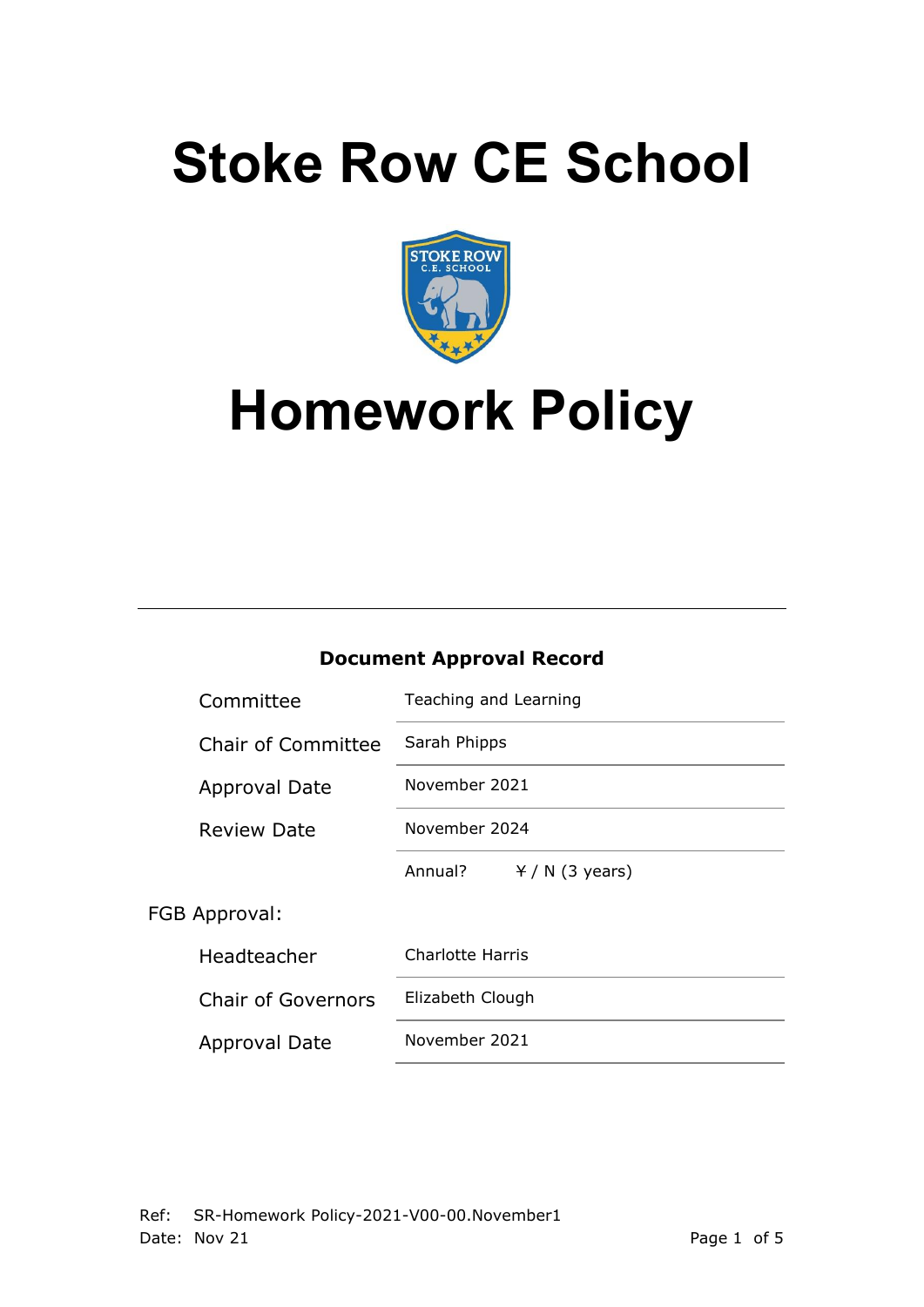#### Stoke Row C. E. School Homework Policy

'Shine like stars and become light in our world'

At Stoke Row School we aim for our children to have the brightest futures, each one nurtured individually to be a guiding light with a unique sparkle. We teach on another to live with kindness and respect.

We help our children to understand that with courage and perseverance they can excel.

These policies are all created in line with the Christian foundation of this school which is expressed through our five core values and our view that every child is unique and valued.

# **Contents**

# <span id="page-1-0"></span>**1 Why Homework?**

At Stoke Row School we believe that homework can make an important contribution to a child's progress at school. A balanced, well organised homework programme can help children to develop the skills and attitudes that they will need for successful, independent lifelong learning. Homework can extend the challenges open to children and ensure that teaching time is used to best effect. It can support the development of independent learning skills including developing an enquiring mind, flexibility of thinking and the ability to seek information from a variety of sources.

The purposes of homework will change as the children progress through the school. For younger children, developing a supportive education partnership with parents and involving parents actively in their children's learning is the key purpose. Regular reading is the main activity for these younger children.

Shorter activities of different kinds, such as simple games, learning spellings and number facts, provide an important opportunity for younger children to talk to an interested adult about what they are learning and how they are thinking through an activity. They can practice key skills in a supportive environment. As children move through the school it emphasis changes to the development of skills for independent learning and acquiring a self-disciplined approach to completing required tasks set as homework as the transfer to secondary school approaches. There will be some tasks that require children to work unaided but parents can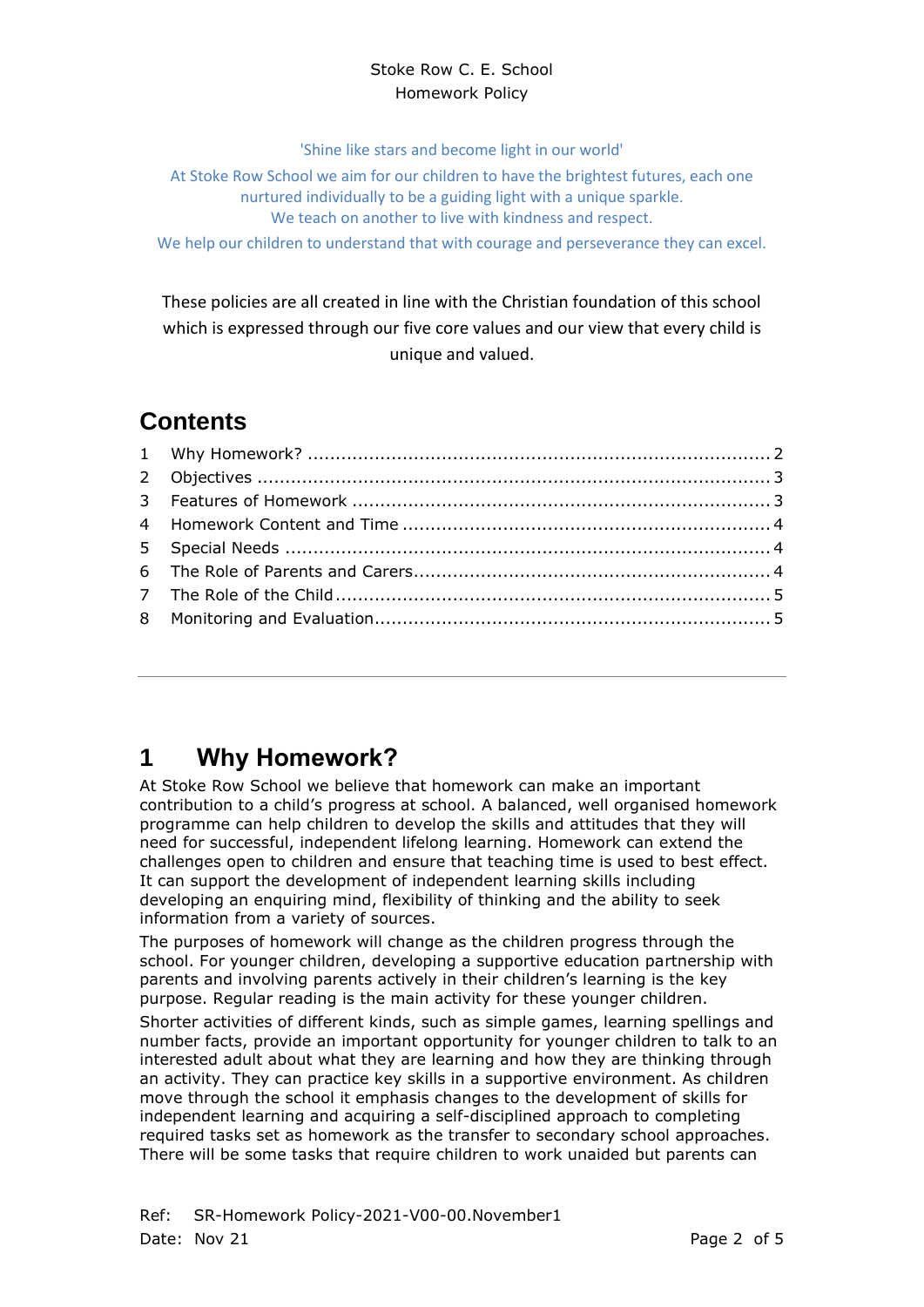still be involved by looking through the work produced and discussing content and learning that has resulted from completing the homework task.

Homework should not be burdensome. It should not hinder or prevent participation in other activities that children may do after school such as sporting activities, Brownies or Cubs etc. It should not restrict quality family time or detract from family interests or activities.

To be effective, homework needs to be recognised as part of the partnership between parents, children and school. There needs to be a high expectation from all the partnership that homework will be completed.

When setting homework for the children attending our school we aim to:-

- Provide opportunities for children to consolidate or enhance their learning following lessons during the school day.
- Provide opportunities to acquire skills of independent learning, develop self-discipline and enable each child to feel they can make a positive contribution to the development of their own learning by exploiting resources of all kinds.
- Prepare children for the increased homework demands that will be placed upon them when making the transfer to secondary education.
- Provide a further opportunity for parents to support and assist their child in the education process – an important part of the education partnership.
- Take into account the needs of individual children.

# <span id="page-2-0"></span>**2 Objectives**

We hope to achieve our aims by:-

- Setting appropriate homework that will support, consolidate and develop learning in a variety of contexts.
- Outlining subjects and regularity for each age range parents being informed in the September of each school year.
- Setting homework regularly.
- Rewarding children who demonstrate independence and self-discipline by completing tasks set to the expected standard and submitting these within the required time scale.

### <span id="page-2-1"></span>**3 Features of Homework**

Each Class Teacher will outline the nature and frequency of homework to be set at the beginning of the year. Although this may be a flexible arrangement, and vary according to circumstances, it should be regarded as beneficial. To this end, homework should:-

- Have a clear focus/purpose and time guideline.
- Give plenty of opportunity for the pupil to succeed.
- Be varied, not purely written assignments.
- Be manageable for pupils, parents/carers and teachers.
- Take into account that many pupils are busy after school with activities, and that parents/carers cannot always support their child/children for various reasons.

Homework will take a variety of forms. The range of tasks set for homework should ensure that the workload of class teachers is kept at a manageable level. Marking of homework tasks will be in addition to the marking that is demanded as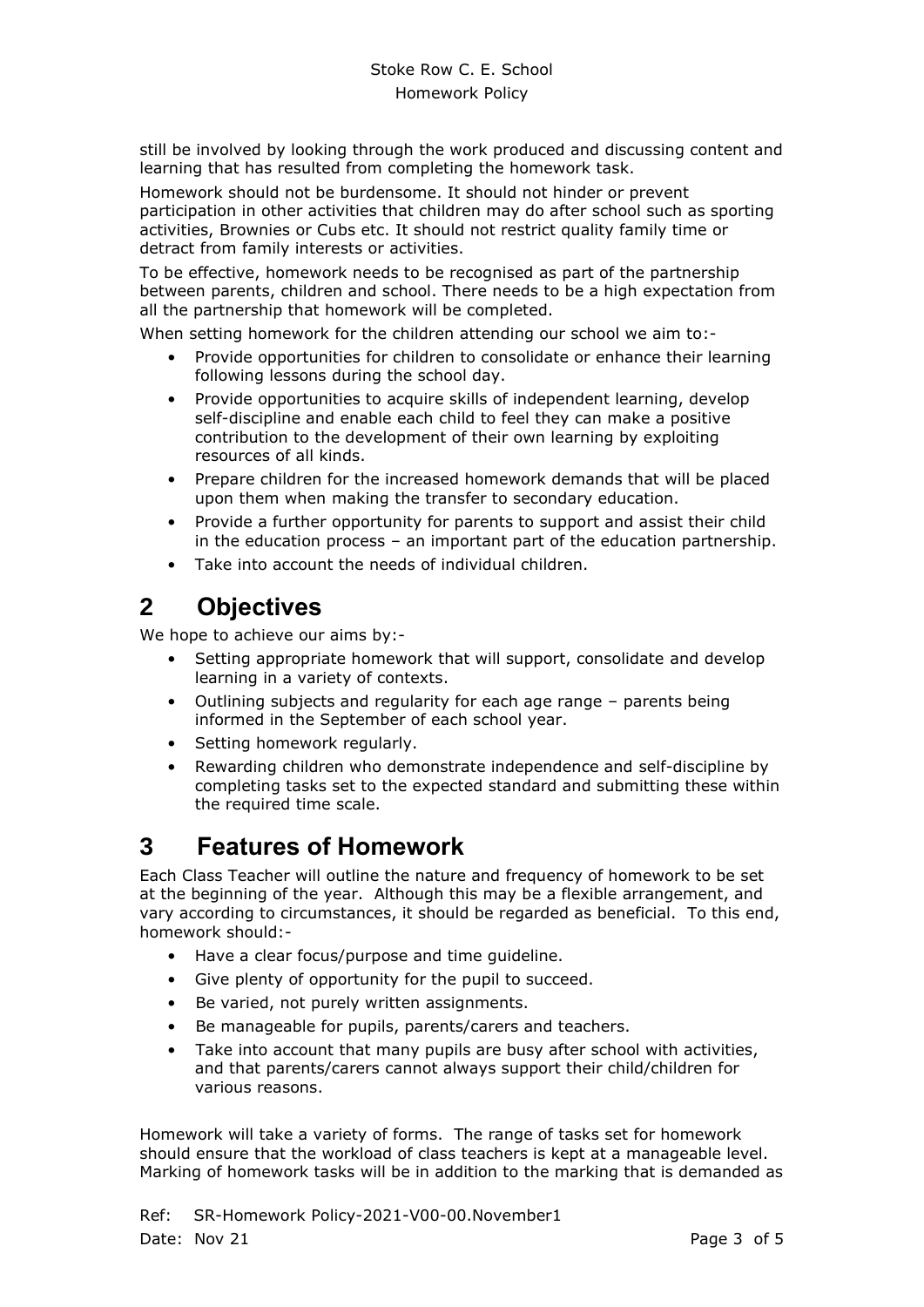part of the structure of the normal school day. Not all tasks will require marking by class teachers, or trained TAs. Some work may take an oral form. Children may be asked to do some research and report back their findings in a short presentation. Some work could be self-marked or marked by children forming partners, with class teachers or TAs scanning the pieces in question. The variety of tasks should ensure that work set is planned to meet the learning needs of children whilst not becoming onerous for teachers, children or parents.

Homework tasks will outline what is expected and will also indicate by when tasks should be completed and returned to school. This should allow children and parents the opportunity to plan out work evenly during the week and still allow time to follow hobbies or leisure pursuits. Homework returned on time will ensure that children receive feedback on their homework tasks within a useful timescale. Late returns may prevent this feedback, so working to time scales will be encouraged and rewarded.

# <span id="page-3-0"></span>**4 Homework Content and Time**

- o Content
	- Foundation Stage:
		- **EXEDENT Home reading, Literacy or Numeracy activities.**
	- ◆ Years 1 and 2
		- Daily reading and Literacy and Numeracy activities.
	- ◆ Years 3 and 4
		- One piece of Literacy and Numeracy per week, plus reading.
	- ◆ Years 5 and 6
		- Daily Reading
		- One piece of Literacy and Numeracy per week, plus reading. There may also be projects linked to other areas of the curriculum.
- o Time
	- Foundation Stage
		- 20 minutes per week
	- ◆ Years 1 and 2
		- 1 hour per week including reading
	- ◆ Years 3 and 4
		- 20 minutes per subject, in addition to daily reading
	- $\rightarrow$  Years 5 and 6
		- 20-25 minutes per subject, in addition to daily independent reading

# <span id="page-3-1"></span>**5 Special Needs**

Setting appropriate homework for pupils with special needs, which does not demand too much or too little of pupils or their parents/carers, needs close coordination between class teachers, special needs co-ordinator and parents/carers. The aims set out above are particularly important in this area.

# <span id="page-3-2"></span>**6 The Role of Parents and Carers**

Parents and carers can support their child/children by:-

Ref: SR-Homework Policy-2021-V00-00.November1 Date: Nov 21 **Page 4 of 5**